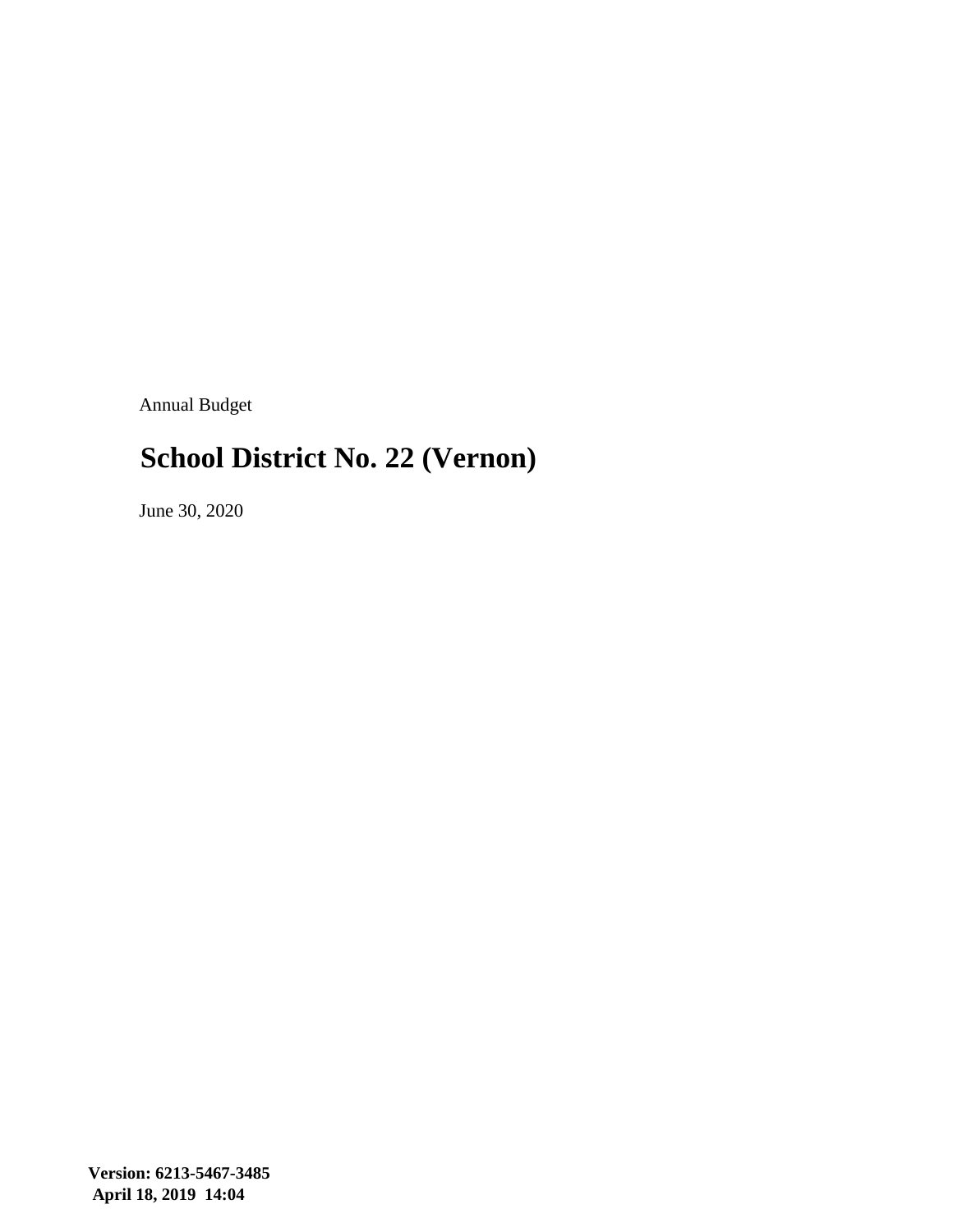June 30, 2020

Table of Contents

\*NOTE - Statement 1, Statement 3, Statement 5, Schedule 1 and Schedules 4A - 4D are used for Financial Statement reporting only.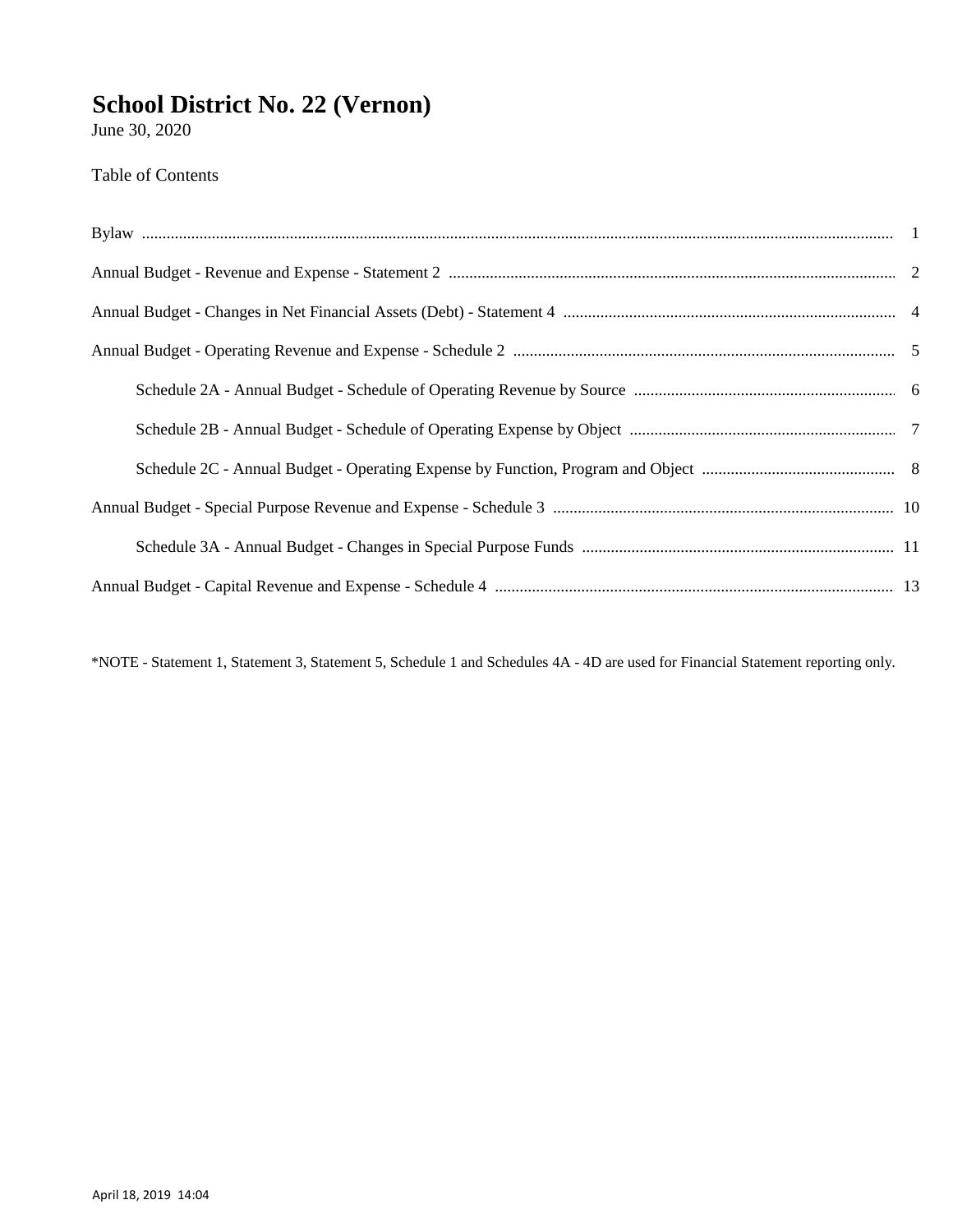### **ANNUAL BUDGET BYLAW**

A Bylaw of THE BOARD OF EDUCATION OF SCHOOL DISTRICT NO. 22 (VERNON) (called the ''Board'') to adopt the Annual Budget of the Board for the fiscal year 2019/2020 pursuant to section 113 of the *School Act* , R.S.B.C., 1996, c. 412 as amended from time to time (called the "*Act* ").

- 1. Board has complied with the provisions of the Act respecting the Annual Budget adopted by this bylaw.
- 2. This bylaw may be cited as School District No. 22 (Vernon) Annual Budget Bylaw for fiscal year 2019/2020.
- 3. The attached Statement 2 showing the estimated revenue and expense for the 2019/2020 fiscal year and the total budget bylaw amount of \$109,471,161 for the 2019/2020 fiscal year was prepared in accordance with the *Act* .
- 4. Statement 2, 4 and Schedules 2 to 4 are adopted as the Annual Budget of the Board for the fiscal year 2019/2020.

| <b>READ A FIRST TIME THE</b> |  |  |
|------------------------------|--|--|
|------------------------------|--|--|

READ A SECOND TIME THE \_\_\_\_\_\_\_ DAY OF \_\_\_\_\_\_\_\_\_\_\_\_\_\_\_\_\_\_\_\_, 2019;

READ A THIRD TIME, PASSED AND ADOPTED THE \_\_\_\_\_\_ DAY OF \_\_\_\_\_\_\_\_\_\_\_\_\_\_\_\_\_, 2019;

**Chairperson of the Board**

**Secretary Treasurer**

I HEREBY CERTIFY this to be a true original of School District No. 22 (Vernon) Annual Budget Bylaw 2019/2020, adopted by the Board the \_\_\_\_\_\_ DAY OF \_\_\_\_\_\_\_\_\_\_\_\_\_\_\_\_\_, 2019.

**Secretary Treasurer**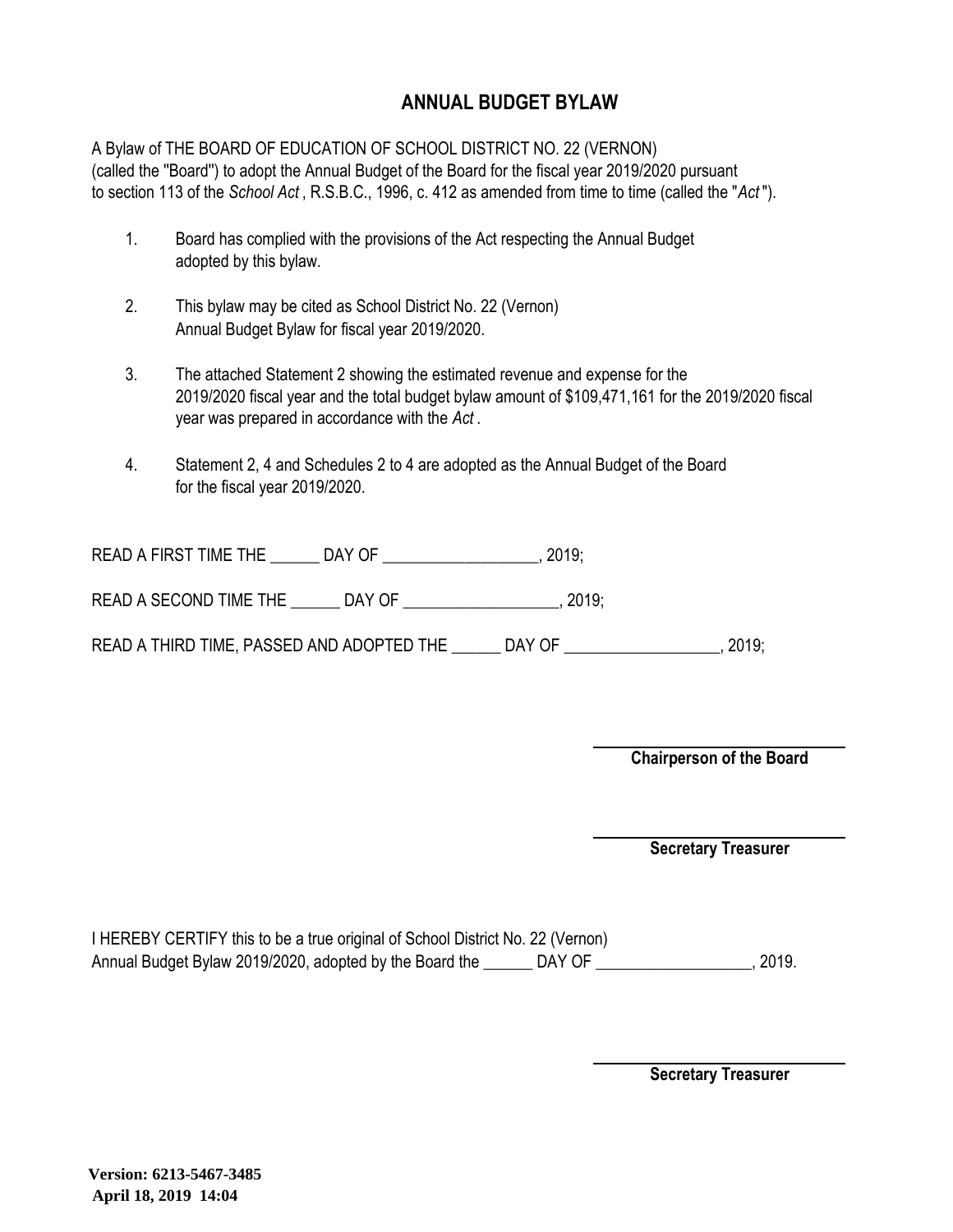Annual Budget - Revenue and Expense Year Ended June 30, 2020

|                                                                                                   | 2020                 | 2019 Amended         |
|---------------------------------------------------------------------------------------------------|----------------------|----------------------|
|                                                                                                   | <b>Annual Budget</b> | <b>Annual Budget</b> |
| <b>Ministry Operating Grant Funded FTE's</b>                                                      |                      |                      |
| School-Age                                                                                        | 8,562.625            | 8,520.750            |
| Adult                                                                                             | 9.000                | 19.750               |
| <b>Total Ministry Operating Grant Funded FTE's</b>                                                | 8,571.625            | 8,540.500            |
| <b>Revenues</b>                                                                                   | \$                   | \$                   |
| <b>Provincial Grants</b>                                                                          |                      |                      |
| Ministry of Education                                                                             | 90,977,985           | 88,237,607           |
| Other                                                                                             | 344,464              | 327,464              |
| Tuition                                                                                           | 5,302,328            | 4,697,328            |
| <b>Other Revenue</b>                                                                              | 4,942,337            | 3,978,916            |
| <b>Rentals and Leases</b>                                                                         | 50,000               | 43,000               |
| <b>Investment Income</b>                                                                          | 270,000              | 341,804              |
| Amortization of Deferred Capital Revenue                                                          | 4,072,145            | 4,084,191            |
| <b>Total Revenue</b>                                                                              | 105,959,259          | 101,710,310          |
| <b>Expenses</b>                                                                                   |                      |                      |
| Instruction                                                                                       | 84,923,034           | 81,870,283           |
| <b>District Administration</b>                                                                    | 3,183,447            | 3,005,625            |
| <b>Operations and Maintenance</b>                                                                 | 15,026,732           | 15,032,487           |
| <b>Transportation and Housing</b>                                                                 | 2,797,085            | 2,572,913            |
| <b>Total Expense</b>                                                                              | 105,930,298          | 102,481,308          |
| <b>Net Revenue (Expense)</b>                                                                      | 28,961               | (770, 998)           |
| <b>Budgeted Allocation (Retirement) of Surplus (Deficit)</b>                                      | 717,000              | 1,060,468            |
| <b>Budgeted Surplus (Deficit), for the year</b>                                                   | 745,961              | 289,470              |
| Budgeted Surplus (Deficit), for the year comprised of:<br><b>Operating Fund Surplus (Deficit)</b> |                      |                      |
| Special Purpose Fund Surplus (Deficit)                                                            | 372,000              | (49,000)             |
| Capital Fund Surplus (Deficit)                                                                    | 373,961              | 338,470              |
| <b>Budgeted Surplus (Deficit), for the year</b>                                                   | 745,961              | 289,470              |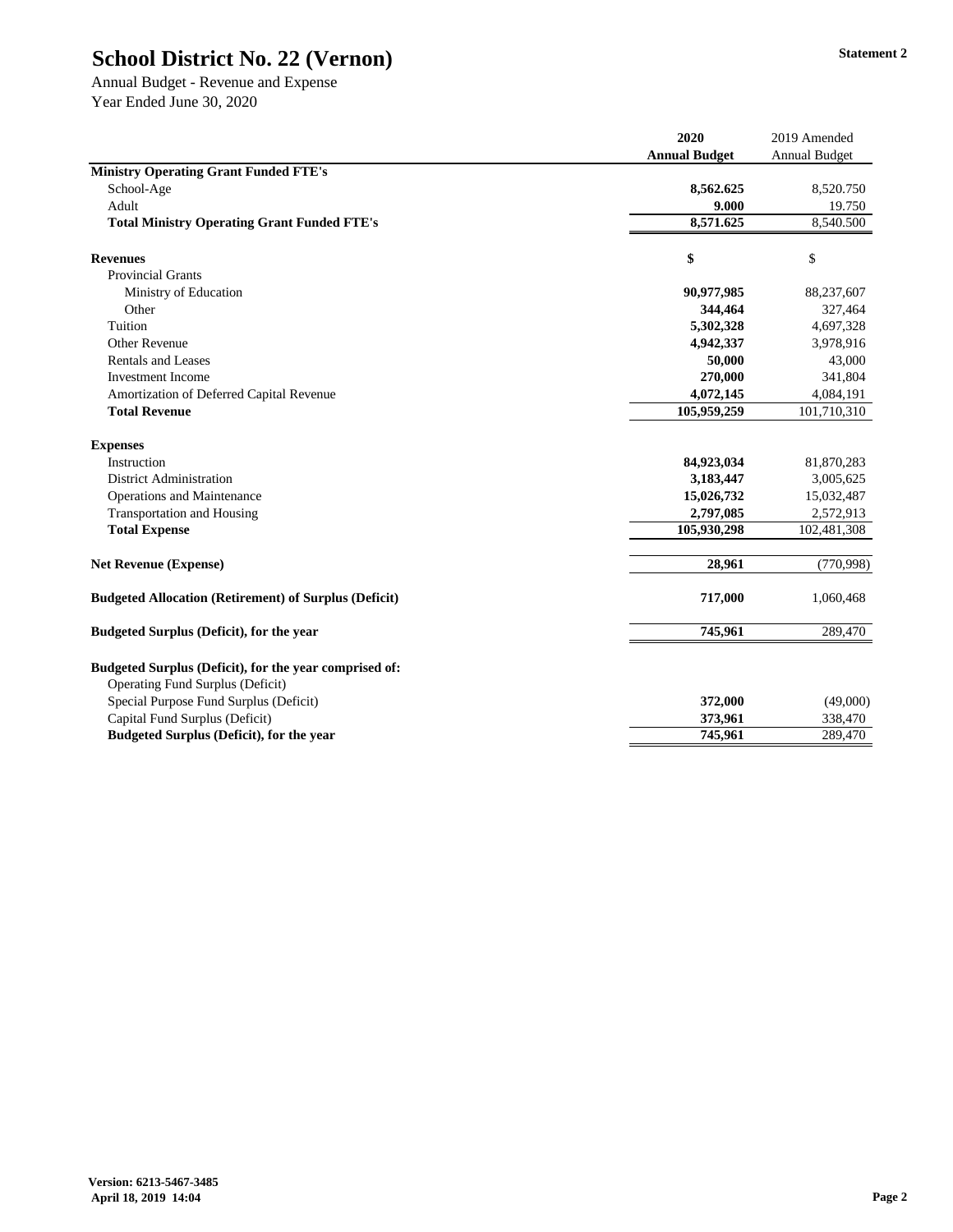Annual Budget - Revenue and Expense Year Ended June 30, 2020

|                                                                     | 2020                 | 2019 Amended         |
|---------------------------------------------------------------------|----------------------|----------------------|
|                                                                     | <b>Annual Budget</b> | <b>Annual Budget</b> |
| <b>Budget Bylaw Amount</b>                                          |                      |                      |
| <b>Operating - Total Expense</b>                                    | 88, 385, 484         | 85,762,682           |
| <b>Operating - Tangible Capital Assets Purchased</b>                | 294,818              | 400,659              |
| Special Purpose Funds - Total Expense                               | 11,902,567           | 10,959,179           |
| Special Purpose Funds - Tangible Capital Assets Purchased           | 406,245              | 326,163              |
| Capital Fund - Total Expense                                        | 5,642,247            | 5,759,447            |
| Capital Fund - Tangible Capital Assets Purchased from Local Capital | 2,839,800            | 7,773,699            |
| <b>Total Budget Bylaw Amount</b>                                    | 109,471,161          | 110,981,829          |

**Approved by the Board**

Signature of the Chairperson of the Board of Education

Signature of the Superintendent

Signature of the Secretary Treasurer

Date Signed

Date Signed

Date Signed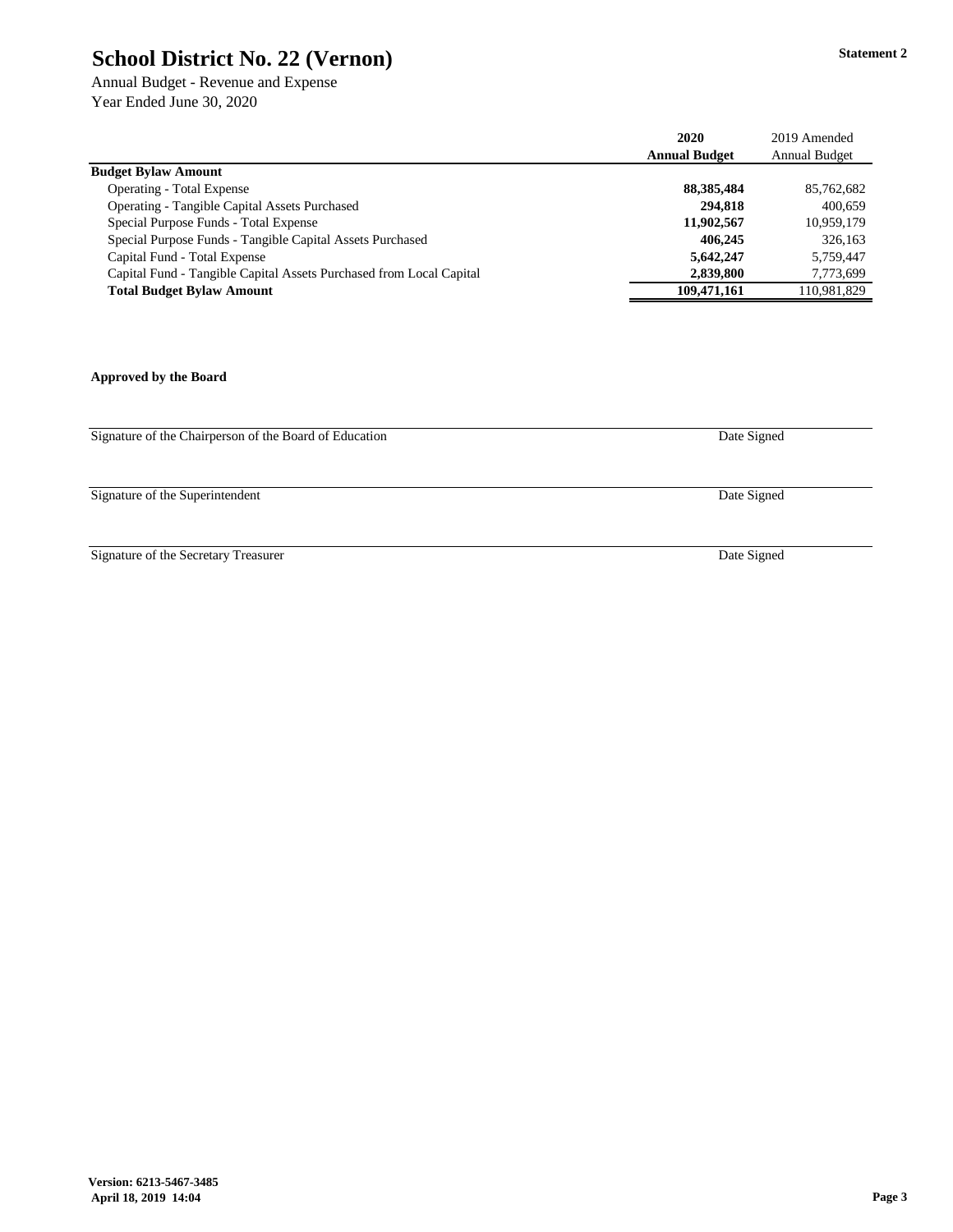Annual Budget - Changes in Net Financial Assets (Debt) Year Ended June 30, 2020

|                                                          | 2020                 | 2019 Amended         |
|----------------------------------------------------------|----------------------|----------------------|
|                                                          | <b>Annual Budget</b> | <b>Annual Budget</b> |
|                                                          | \$                   | P                    |
| Surplus (Deficit) for the year                           | 28,961               | (770, 998)           |
| <b>Effect of change in Tangible Capital Assets</b>       |                      |                      |
| <b>Acquisition of Tangible Capital Assets</b>            |                      |                      |
| From Operating and Special Purpose Funds                 | (701, 063)           | (726, 822)           |
| From Local Capital                                       | (2,839,800)          | (7,773,699)          |
| From Deferred Capital Revenue                            | (2,552,649)          | (2,708,742)          |
| <b>Total Acquisition of Tangible Capital Assets</b>      | (6,093,512)          | (11,209,263)         |
| <b>Amortization of Tangible Capital Assets</b>           | 5,642,247            | 5,759,447            |
| <b>Total Effect of change in Tangible Capital Assets</b> | (451,265)            | (5,449,816)          |
|                                                          |                      |                      |
| (Increase) Decrease in Net Financial Assets (Debt)       | (422, 304)           | (6,220,814)          |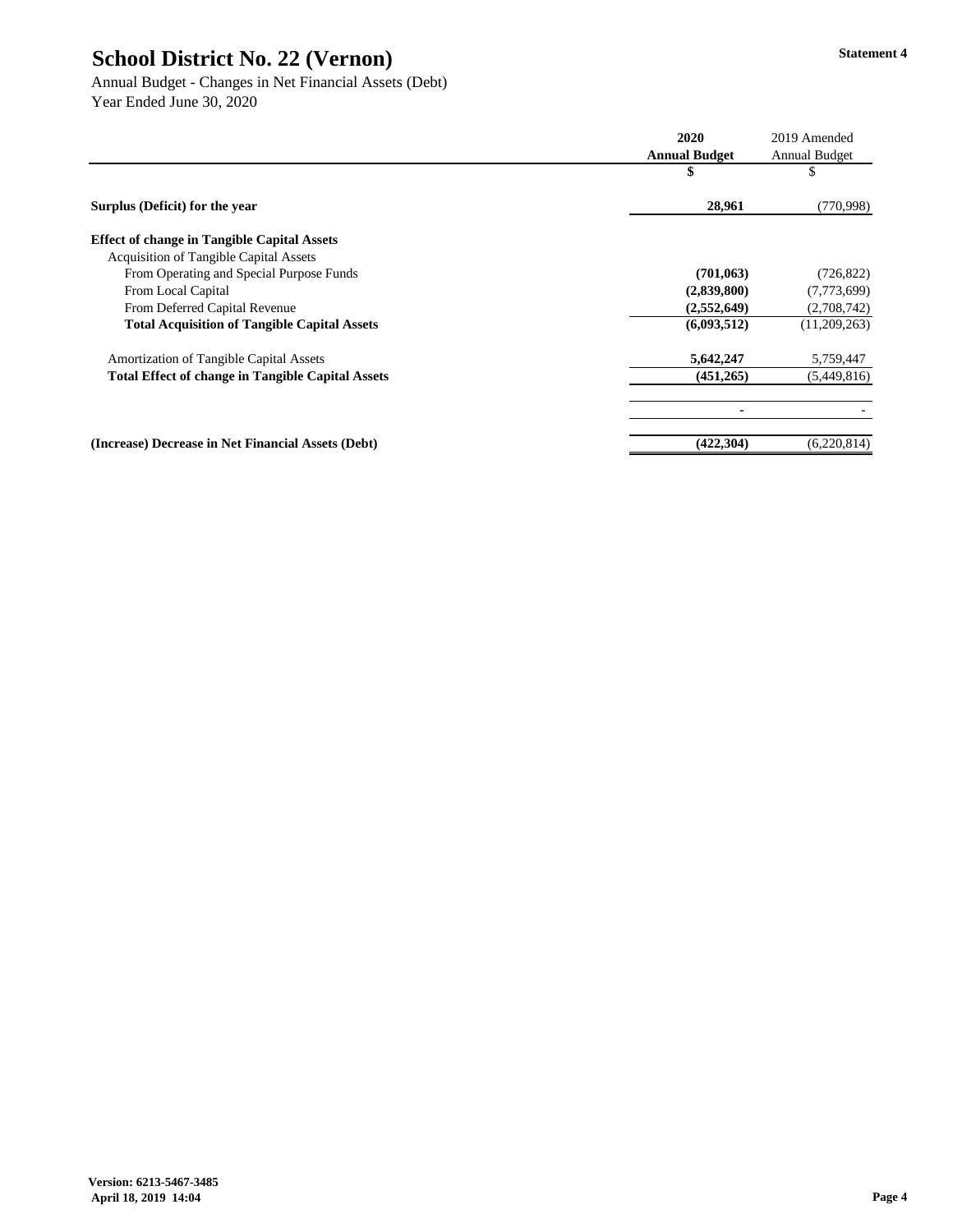### Annual Budget - Operating Revenue and Expense Year Ended June 30, 2020

|                                                  | 2020                 | 2019 Amended         |
|--------------------------------------------------|----------------------|----------------------|
|                                                  | <b>Annual Budget</b> | <b>Annual Budget</b> |
|                                                  | \$                   | \$                   |
| <b>Revenues</b>                                  |                      |                      |
| <b>Provincial Grants</b>                         |                      |                      |
| Ministry of Education                            | 82,228,773           | 79,843,765           |
| Other                                            | 317,864              | 297,864              |
| Tuition                                          | 5,302,328            | 4,697,328            |
| <b>Other Revenue</b>                             | 1,017,337            | 1,143,916            |
| <b>Rentals and Leases</b>                        | 50,000               | 43,000               |
| <b>Investment Income</b>                         | 180,000              | 180,000              |
| <b>Total Revenue</b>                             | 89,096,302           | 86,205,873           |
| <b>Expenses</b>                                  |                      |                      |
| Instruction                                      | 73,692,630           | 71,132,116           |
| <b>District Administration</b>                   | 3,110,548            | 2,965,625            |
| <b>Operations and Maintenance</b>                | 9,644,961            | 9,583,714            |
| <b>Transportation and Housing</b>                | 1,937,345            | 2,081,227            |
| <b>Total Expense</b>                             | 88,385,484           | 85,762,682           |
| <b>Net Revenue (Expense)</b>                     | 710,818              | 443,191              |
| <b>Budgeted Prior Year Surplus Appropriation</b> | 717,000              | 1,060,468            |
| Net Transfers (to) from other funds              |                      |                      |
| <b>Tangible Capital Assets Purchased</b>         | (294, 818)           | (400, 659)           |
| Local Capital                                    | (1,163,000)          | (1, 133, 000)        |
| Other                                            | 30,000               | 30,000               |
| <b>Total Net Transfers</b>                       | (1,427,818)          | (1,503,659)          |
| <b>Budgeted Surplus (Deficit), for the year</b>  |                      |                      |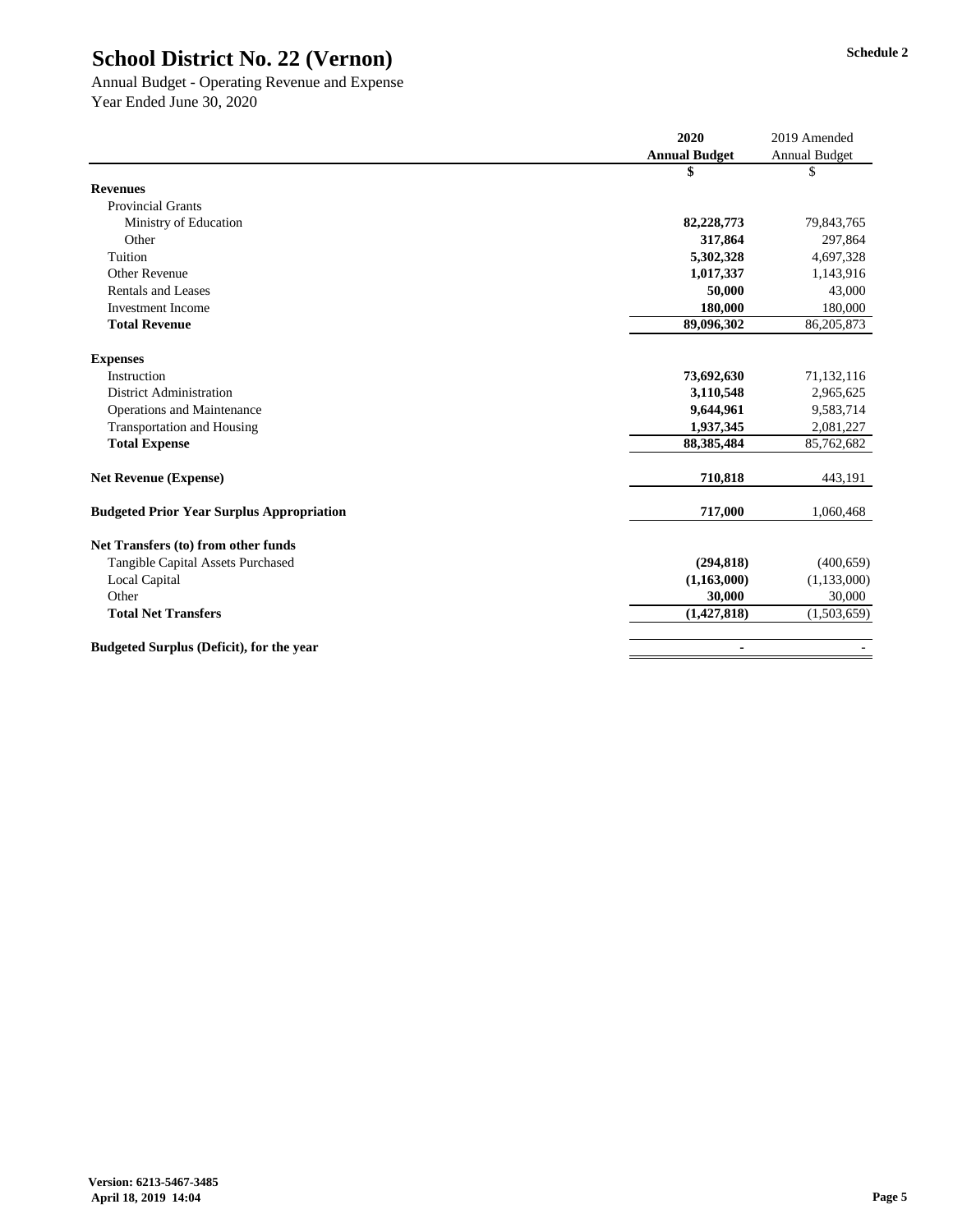# Annual Budget - Schedule of Operating Revenue by Source

|                                                        | 2020                 | 2019 Amended         |
|--------------------------------------------------------|----------------------|----------------------|
|                                                        | <b>Annual Budget</b> | <b>Annual Budget</b> |
|                                                        | \$                   | \$                   |
| <b>Provincial Grants - Ministry of Education</b>       |                      |                      |
| Operating Grant, Ministry of Education                 | 81,971,096           | 80,142,638           |
| <b>DISC/LEA Recovery</b>                               | (910, 703)           | (910, 703)           |
| Other Ministry of Education Grants                     |                      |                      |
| Pay Equity                                             | 85,865               | 85,865               |
| <b>Funding for Graduated Adults</b>                    | 9,691                | 9,691                |
| <b>Transportation Supplement</b>                       | 361,094              | 361,094              |
| <b>Economic Stability Dividend</b>                     |                      | 90,216               |
| Carbon Tax Grant                                       | 50,000               | 50,000               |
| FSA and Monitored Marking                              | 12,964               | 12,964               |
| <b>Other Ministry of Education Grants</b>              |                      | 2,000                |
| <b>Employer Health Tax Grant</b>                       | 648,766              |                      |
| <b>Total Provincial Grants - Ministry of Education</b> | 82,228,773           | 79,843,765           |
|                                                        |                      |                      |
| <b>Provincial Grants - Other</b>                       | 317,864              | 297,864              |
| <b>Tuition</b>                                         |                      |                      |
| International and Out of Province Students             | 5,302,328            | 4,697,328            |
| <b>Total Tuition</b>                                   | 5,302,328            | 4,697,328            |
| <b>Other Revenues</b>                                  |                      |                      |
| <b>LEA/Direct Funding from First Nations</b>           | 910,703              | 910,703              |
| Miscellaneous                                          |                      |                      |
| Miscellaneous                                          | 23,303               | 23,303               |
| Atists in Education (ArtStarts)                        | 9,600                | 9,600                |
| <b>Gateway Program Grant</b>                           | 13,731               | 20,310               |
| <b>Transportation fees</b>                             | 60,000               | 180,000              |
| <b>Total Other Revenue</b>                             | 1,017,337            | 1,143,916            |
|                                                        |                      |                      |
| <b>Rentals and Leases</b>                              | 50,000               | 43,000               |
| <b>Investment Income</b>                               | 180,000              | 180,000              |
| <b>Total Operating Revenue</b>                         | 89,096,302           | 86,205,873           |
|                                                        |                      |                      |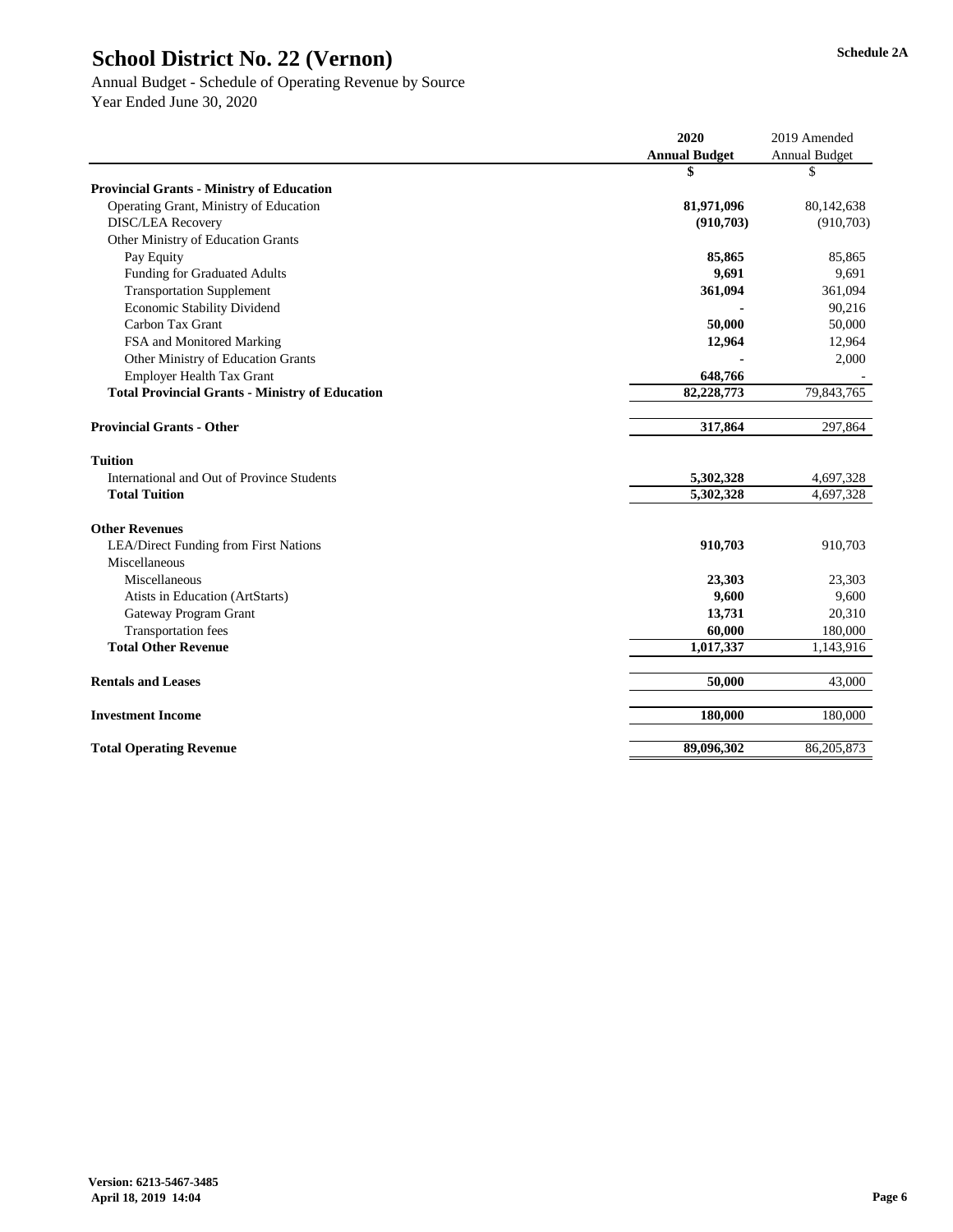### Annual Budget - Schedule of Operating Expense by Object Year Ended June 30, 2020

|                                     | 2020                 | 2019 Amended         |
|-------------------------------------|----------------------|----------------------|
|                                     | <b>Annual Budget</b> | <b>Annual Budget</b> |
|                                     | \$                   | \$                   |
| <b>Salaries</b>                     |                      |                      |
| Teachers                            | 38,535,919           | 37,556,189           |
| Principals and Vice Principals      | 4,728,581            | 4,535,034            |
| <b>Educational Assistants</b>       | 4,759,693            | 4,487,653            |
| <b>Support Staff</b>                | 7,532,133            | 7,552,667            |
| <b>Other Professionals</b>          | 2,289,222            | 2,086,127            |
| Substitutes                         | 2,930,199            | 2,760,650            |
| <b>Total Salaries</b>               | 60,775,747           | 58,978,320           |
|                                     |                      |                      |
| <b>Employee Benefits</b>            | 15,675,843           | 15,411,113           |
|                                     |                      |                      |
| <b>Total Salaries and Benefits</b>  | 76,451,590           | 74,389,433           |
| <b>Services and Supplies</b>        |                      |                      |
| <b>Services</b>                     | 5,027,920            | 4,649,236            |
| <b>Student Transportation</b>       | 114,870              | 119,813              |
| Professional Development and Travel | 722,630              | 638,730              |
| <b>Rentals and Leases</b>           | 118,713              | 118,713              |
| Dues and Fees                       | 84,329               | 78,579               |
| Insurance                           | 367,577              | 384,570              |
| Supplies                            | 3,434,004            | 3,125,173            |
| <b>Utilities</b>                    | 2,063,851            | 2,258,435            |
| <b>Total Services and Supplies</b>  | 11,933,894           | 11,373,249           |
| <b>Total Operating Expense</b>      | 88,385,484           | 85,762,682           |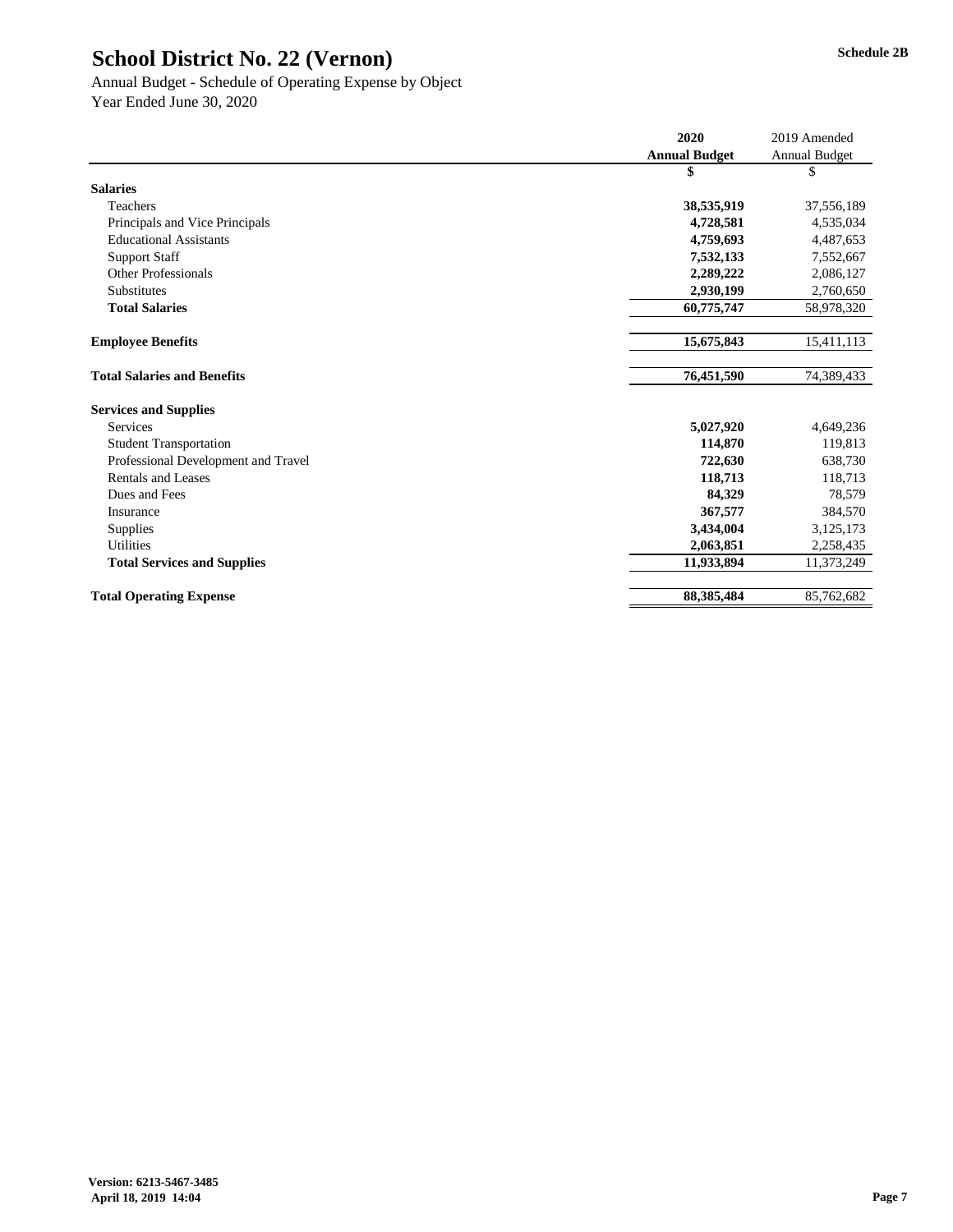# School District No. 22 (Vernon) Schedule 2C

Annual Budget - Operating Expense by Function, Program and Object

|                                                 | <b>Teachers</b><br><b>Salaries</b> | <b>Principals and</b><br><b>Vice Principals</b><br><b>Salaries</b> | <b>Educational</b><br><b>Assistants</b><br><b>Salaries</b> | <b>Support</b><br><b>Staff</b><br><b>Salaries</b> | <b>Other</b><br><b>Professionals</b><br><b>Salaries</b> | <b>Substitutes</b><br><b>Salaries</b> | <b>Total</b><br><b>Salaries</b> |
|-------------------------------------------------|------------------------------------|--------------------------------------------------------------------|------------------------------------------------------------|---------------------------------------------------|---------------------------------------------------------|---------------------------------------|---------------------------------|
|                                                 | \$                                 | \$                                                                 | \$                                                         | \$                                                | \$                                                      | \$                                    | \$                              |
| 1 Instruction                                   |                                    |                                                                    |                                                            |                                                   |                                                         |                                       |                                 |
| 1.02 Regular Instruction                        | 29,323,861                         | 1,167,293                                                          |                                                            | 452,136                                           |                                                         | 2,376,308                             | 33,319,598                      |
| 1.03 Career Programs                            | 409,653                            | 65,125                                                             |                                                            | 32,631                                            | 22,500                                                  | 1,600                                 | 531,509                         |
| 1.07 Library Services                           | 760,542                            | 43,318                                                             |                                                            | 267,259                                           |                                                         | 17,057                                | 1,088,176                       |
| 1.08 Counselling                                | 1,573,482                          |                                                                    |                                                            |                                                   |                                                         | 16,157                                | 1,589,639                       |
| 1.10 Special Education                          | 4,870,014                          | 157,573                                                            | 4,172,914                                                  | 59,537                                            | 200,901                                                 | 330,258                               | 9,791,197                       |
| 1.30 English Language Learning                  | 239,053                            |                                                                    |                                                            |                                                   |                                                         |                                       | 239,053                         |
| 1.31 Aboriginal Education                       | 257,145                            |                                                                    | 586,779                                                    | 34,395                                            | 178,777                                                 | 10,000                                | 1,067,096                       |
| 1.41 School Administration                      |                                    | 3,099,897                                                          |                                                            | 1,371,202                                         |                                                         | 35,055                                | 4,506,154                       |
| 1.60 Summer School                              | 24,000                             |                                                                    |                                                            |                                                   |                                                         |                                       | 24,000                          |
| 1.62 International and Out of Province Students | 1,078,169                          | 130,250                                                            |                                                            | 96,059                                            | 189,033                                                 | 28,250                                | 1,521,761                       |
| <b>Total Function 1</b>                         | 38,535,919                         | 4,663,456                                                          | 4,759,693                                                  | 2,313,219                                         | 591,211                                                 | 2,814,685                             | 53,678,183                      |
| <b>4 District Administration</b>                |                                    |                                                                    |                                                            |                                                   |                                                         |                                       |                                 |
| 4.11 Educational Administration                 |                                    | 65,125                                                             |                                                            | 123,935                                           | 657,161                                                 |                                       | 846,221                         |
| 4.40 School District Governance                 |                                    |                                                                    |                                                            |                                                   | 121,906                                                 |                                       | 121,906                         |
| 4.41 Business Administration                    |                                    |                                                                    | $\overline{\phantom{a}}$                                   | 496,114                                           | 512,780                                                 | 3,200                                 | 1,012,094                       |
| <b>Total Function 4</b>                         |                                    | 65,125                                                             | $\blacksquare$                                             | 620,049                                           | 1,291,847                                               | 3,200                                 | 1,980,221                       |
| <b>5 Operations and Maintenance</b>             |                                    |                                                                    |                                                            |                                                   |                                                         |                                       |                                 |
| 5.41 Operations and Maintenance Administration  |                                    |                                                                    |                                                            | 92,632                                            | 300,648                                                 | 1,551                                 | 394,831                         |
| 5.50 Maintenance Operations                     |                                    |                                                                    | $\overline{\phantom{a}}$                                   | 3,402,638                                         |                                                         | 76,314                                | 3,478,952                       |
| 5.52 Maintenance of Grounds                     |                                    |                                                                    | $\overline{\phantom{a}}$                                   | 140,864                                           |                                                         | 3,104                                 | 143,968                         |
| 5.56 Utilities                                  |                                    |                                                                    |                                                            |                                                   |                                                         |                                       |                                 |
| <b>Total Function 5</b>                         | Ξ.                                 | $\blacksquare$                                                     | $\blacksquare$                                             | 3,636,134                                         | 300,648                                                 | 80,969                                | 4,017,751                       |
| <b>7 Transportation and Housing</b>             |                                    |                                                                    |                                                            |                                                   |                                                         |                                       |                                 |
| 7.41 Transportation and Housing Administration  |                                    |                                                                    |                                                            | 44,915                                            | 105,516                                                 | 1,345                                 | 151,776                         |
| 7.70 Student Transportation                     |                                    |                                                                    | $\overline{\phantom{a}}$                                   | 917,816                                           |                                                         | 30,000                                | 947,816                         |
| <b>Total Function 7</b>                         | $\blacksquare$                     | $\blacksquare$                                                     | $\blacksquare$                                             | 962,731                                           | 105,516                                                 | 31,345                                | 1,099,592                       |
|                                                 |                                    |                                                                    |                                                            |                                                   |                                                         |                                       |                                 |
| <b>9 Debt Services</b>                          |                                    |                                                                    |                                                            |                                                   |                                                         |                                       |                                 |
| <b>Total Function 9</b>                         |                                    | $\blacksquare$                                                     |                                                            |                                                   |                                                         |                                       |                                 |
| <b>Total Functions 1 - 9</b>                    | 38,535,919                         | 4,728,581                                                          | 4,759,693                                                  | 7,532,133                                         | 2,289,222                                               | 2,930,199                             | 60,775,747                      |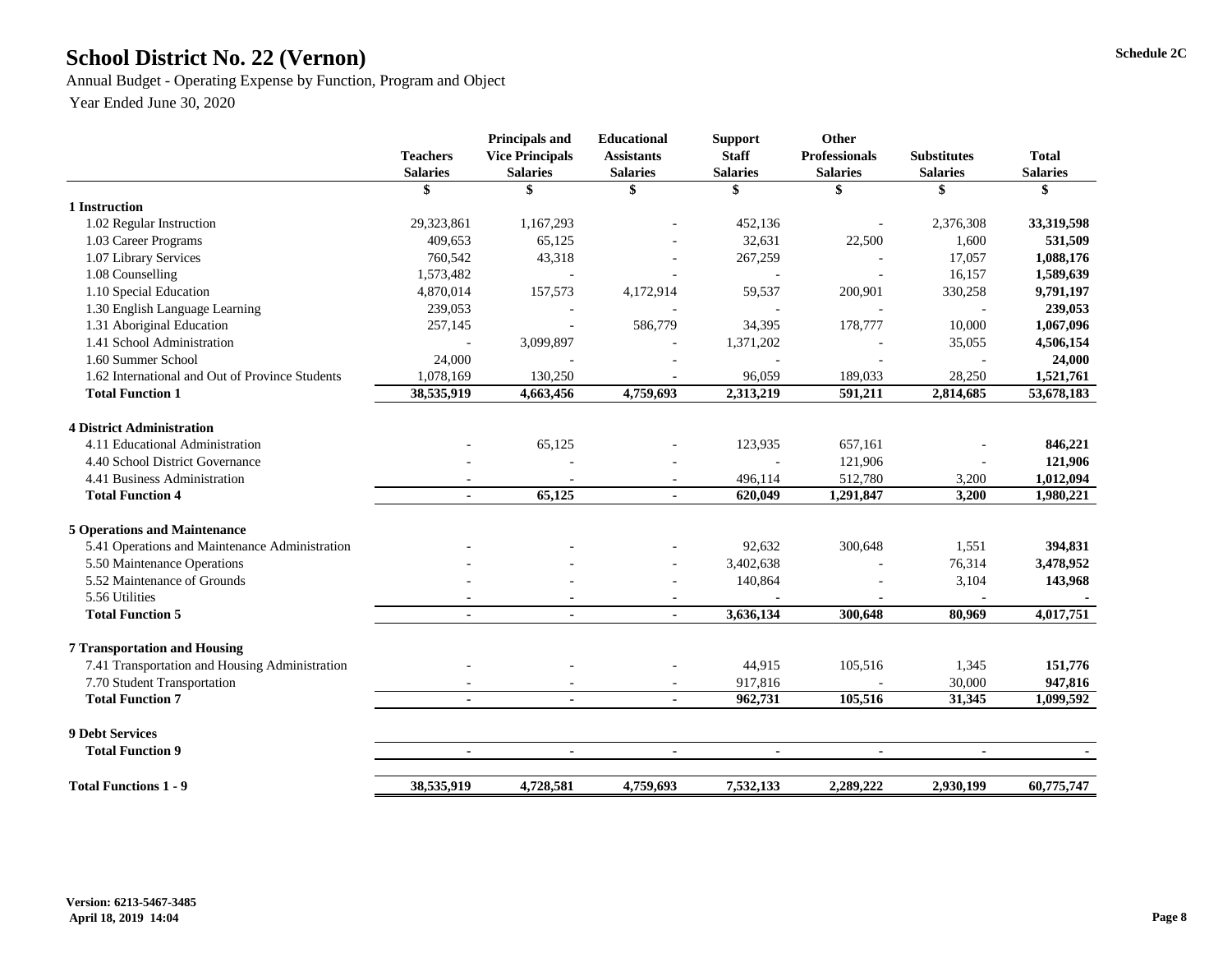# School District No. 22 (Vernon) Schedule 2C

Annual Budget - Operating Expense by Function, Program and Object

|                                                 | <b>Total</b>    | <b>Employee</b> |                | <b>Services and</b> | 2020                 | 2019 Amended         |  |
|-------------------------------------------------|-----------------|-----------------|----------------|---------------------|----------------------|----------------------|--|
|                                                 | <b>Salaries</b> | <b>Benefits</b> | and Benefits   | <b>Supplies</b>     | <b>Annual Budget</b> | <b>Annual Budget</b> |  |
|                                                 | \$              |                 |                |                     | \$                   | \$                   |  |
| 1 Instruction                                   |                 |                 |                |                     |                      |                      |  |
| 1.02 Regular Instruction                        | 33,319,598      | 7,906,001       | 41,225,599     | 1,477,376           | 42,702,975           | 41,989,367           |  |
| 1.03 Career Programs                            | 531,509         | 124,305         | 655,814        | 210,710             | 866,524              | 916,581              |  |
| 1.07 Library Services                           | 1,088,176       | 289,784         | 1,377,960      | 60,220              | 1,438,180            | 1,404,166            |  |
| 1.08 Counselling                                | 1,589,639       | 390,466         | 1,980,105      | 6,081               | 1,986,186            | 1,897,194            |  |
| 1.10 Special Education                          | 9,791,197       | 3,041,231       | 12,832,428     | 558,127             | 13,390,555           | 12,745,345           |  |
| 1.30 English Language Learning                  | 239,053         | 58,711          | 297,764        | 10,000              | 307,764              | 102,841              |  |
| 1.31 Aboriginal Education                       | 1,067,096       | 309,810         | 1,376,906      | 346,405             | 1,723,311            | 1,615,687            |  |
| 1.41 School Administration                      | 4,506,154       | 1,134,529       | 5,640,683      | 310,153             | 5,950,836            | 5,740,106            |  |
| 1.60 Summer School                              | 24,000          | 4,500           | 28,500         | 2,000               | 30,500               | 30,500               |  |
| 1.62 International and Out of Province Students | 1,521,761       | 364,889         | 1,886,650      | 3,409,149           | 5,295,799            | 4,690,329            |  |
| <b>Total Function 1</b>                         | 53,678,183      | 13,624,226      | 67,302,409     | 6,390,221           | 73,692,630           | 71,132,116           |  |
| <b>4 District Administration</b>                |                 |                 |                |                     |                      |                      |  |
| 4.11 Educational Administration                 | 846,221         | 190,846         | 1,037,067      | 136,239             | 1,173,306            | 1,221,306            |  |
| 4.40 School District Governance                 | 121,906         | 6,449           | 128,355        | 96,800              | 225,155              | 229,534              |  |
| 4.41 Business Administration                    | 1,012,094       | 256,282         | 1,268,376      | 443,711             | 1,712,087            | 1,514,785            |  |
| <b>Total Function 4</b>                         | 1,980,221       | 453,577         | 2,433,798      | 676,750             | 3,110,548            | 2,965,625            |  |
| <b>5 Operations and Maintenance</b>             |                 |                 |                |                     |                      |                      |  |
| 5.41 Operations and Maintenance Administration  | 394,831         | 92,399          | 487,230        | 158,730             | 645,960              | 761,510              |  |
| 5.50 Maintenance Operations                     | 3,478,952       | 1,100,241       | 4,579,193      | 2,036,676           | 6,615,869            | 6,248,070            |  |
| 5.52 Maintenance of Grounds                     | 143,968         | 62,100          | 206,068        | 113,213             | 319,281              | 315,699              |  |
| 5.56 Utilities                                  |                 |                 |                | 2,063,851           | 2,063,851            | 2,258,435            |  |
| <b>Total Function 5</b>                         | 4,017,751       | 1,254,740       | 5,272,491      | 4,372,470           | 9,644,961            | 9,583,714            |  |
| <b>7 Transportation and Housing</b>             |                 |                 |                |                     |                      |                      |  |
| 7.41 Transportation and Housing Administration  | 151,776         | 34,033          | 185,809        | 10,839              | 196,648              | 193,257              |  |
| 7.70 Student Transportation                     | 947,816         | 309,267         | 1,257,083      | 483,614             | 1,740,697            | 1,887,970            |  |
| <b>Total Function 7</b>                         | 1,099,592       | 343,300         | 1,442,892      | 494,453             | 1,937,345            | 2,081,227            |  |
| <b>9 Debt Services</b>                          |                 |                 |                |                     |                      |                      |  |
| <b>Total Function 9</b>                         | $\blacksquare$  | $\blacksquare$  | $\blacksquare$ | $\blacksquare$      | $\blacksquare$       |                      |  |
| <b>Total Functions 1 - 9</b>                    | 60,775,747      | 15,675,843      | 76,451,590     | 11,933,894          | 88, 385, 484         | 85,762,682           |  |
|                                                 |                 |                 |                |                     |                      |                      |  |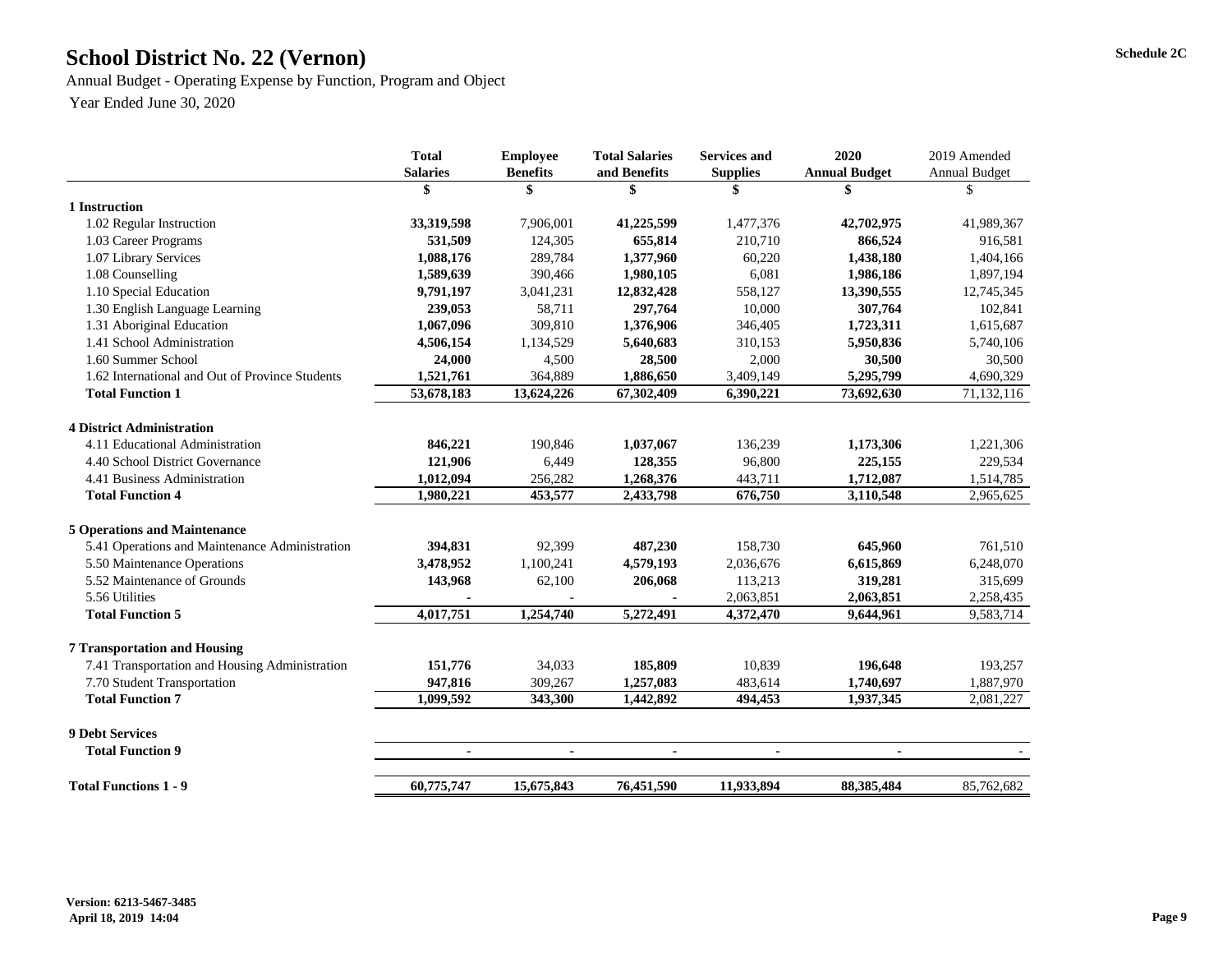## Annual Budget - Special Purpose Revenue and Expense

|                                                 | 2020                 | 2019 Amended         |
|-------------------------------------------------|----------------------|----------------------|
|                                                 | <b>Annual Budget</b> | <b>Annual Budget</b> |
|                                                 | \$                   | \$                   |
| <b>Revenues</b>                                 |                      |                      |
| <b>Provincial Grants</b>                        |                      |                      |
| Ministry of Education                           | 8,749,212            | 8,393,842            |
| Other                                           | 26,600               | 29,600               |
| <b>Other Revenue</b>                            | 3,925,000            | 2,835,000            |
| <b>Investment Income</b>                        | 10,000               | 7,900                |
| <b>Total Revenue</b>                            | 12,710,812           | 11,266,342           |
| <b>Expenses</b>                                 |                      |                      |
| Instruction                                     | 11,230,404           | 10,738,167           |
| <b>District Administration</b>                  | 72,899               | 40,000               |
| <b>Operations and Maintenance</b>               | 168,374              | 181,012              |
| <b>Transportation and Housing</b>               | 430,890              |                      |
| <b>Total Expense</b>                            | 11,902,567           | 10,959,179           |
| <b>Net Revenue (Expense)</b>                    | 808,245              | 307,163              |
| Net Transfers (to) from other funds             |                      |                      |
| <b>Tangible Capital Assets Purchased</b>        | (406, 245)           | (326, 163)           |
| Other                                           | (30,000)             | (30,000)             |
| <b>Total Net Transfers</b>                      | (436, 245)           | (356, 163)           |
| <b>Budgeted Surplus (Deficit), for the year</b> | 372,000              | (49,000)             |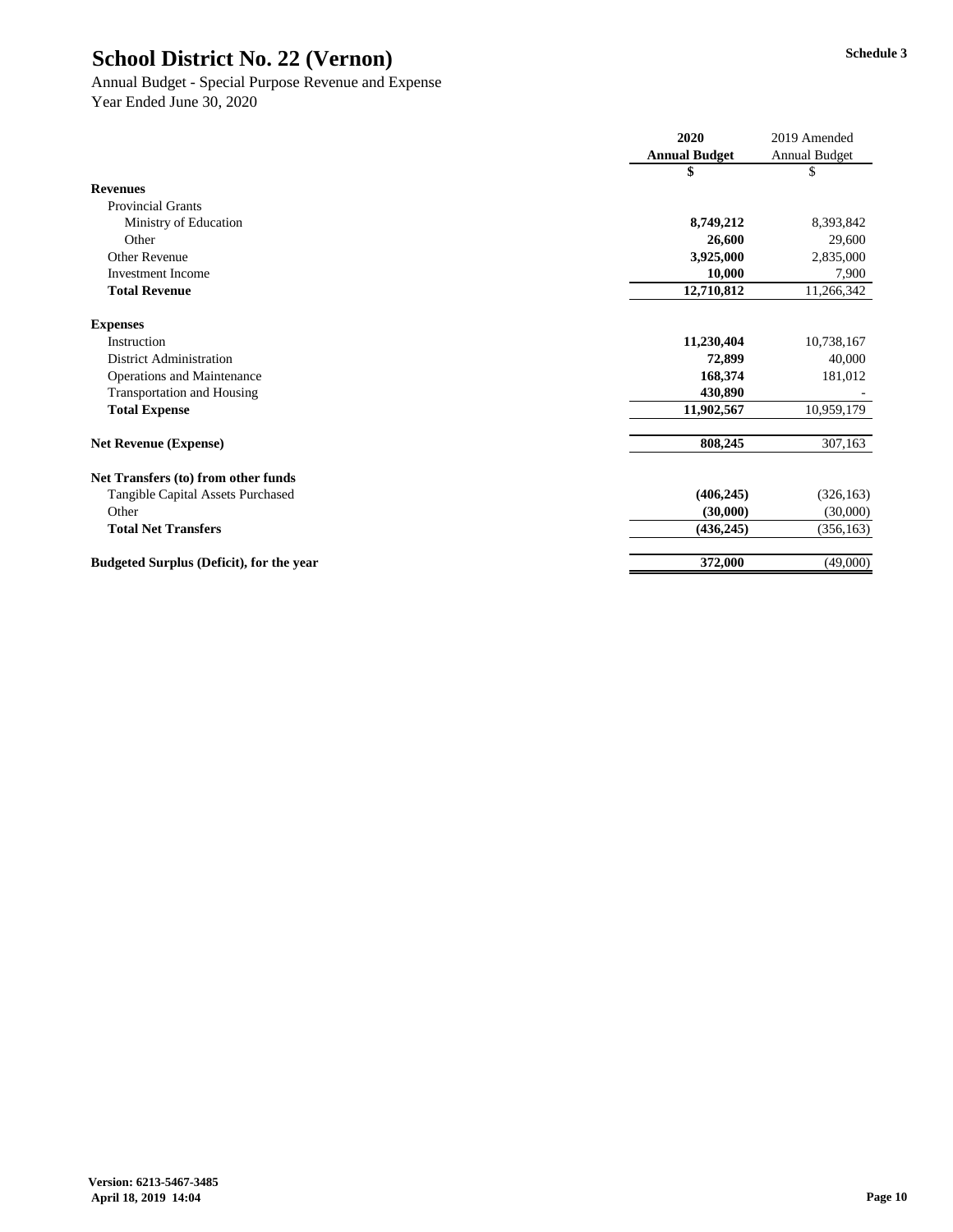### **Schedule 3A School District No. 22 (Vernon)**

### Annual Budget - Changes in Special Purpose Funds

|                                                                    | <b>Annual</b><br><b>Facility</b><br>Grant | <b>Learning</b><br><b>Improvement</b><br><b>Fund</b> | <b>Scholarships</b><br>and<br><b>Bursaries</b> | <b>School</b><br>Generated<br><b>Funds</b> | <b>Related</b><br><b>Entities</b> | <b>Strong</b><br><b>Start</b> | Ready,<br>Set,<br>Learn  | <b>OLEP</b> | <b>CommunityLINK</b>     |
|--------------------------------------------------------------------|-------------------------------------------|------------------------------------------------------|------------------------------------------------|--------------------------------------------|-----------------------------------|-------------------------------|--------------------------|-------------|--------------------------|
|                                                                    | \$                                        |                                                      |                                                | \$                                         |                                   |                               |                          | \$          |                          |
| Deferred Revenue, beginning of year                                |                                           |                                                      | 348,108                                        | 782,052                                    |                                   |                               |                          |             |                          |
| <b>Add:</b> Restricted Grants                                      |                                           |                                                      |                                                |                                            |                                   |                               |                          |             |                          |
| Provincial Grants - Ministry of Education                          | 356,510                                   | 307,600                                              |                                                |                                            |                                   | 128,000                       | 34,300                   | 170,911     | 645,144                  |
| Provincial Grants - Other                                          |                                           |                                                      |                                                |                                            |                                   |                               |                          |             |                          |
| Other                                                              |                                           |                                                      | 125,000                                        | 2,700,000                                  |                                   |                               |                          |             |                          |
| <b>Investment Income</b>                                           |                                           | $\overline{\phantom{a}}$                             | 5,000                                          |                                            | $\overline{\phantom{0}}$          | $\overline{\phantom{a}}$      |                          |             | $\overline{\phantom{a}}$ |
|                                                                    | 356,510                                   | 307,600                                              | 130,000                                        | 2,700,000                                  |                                   | 128,000                       | 34,300                   | 170,911     | 645,144                  |
| Less: Allocated to Revenue                                         | 356,510                                   | 307,600                                              | 130,000                                        | 2,700,000                                  |                                   | 128,000                       | 34,300                   | 170,911     | 645,144                  |
| Deferred Revenue, end of year                                      | $\sim$                                    | $\sim$                                               | 348,108                                        | 782,052                                    | $\blacksquare$                    | $\sim$                        | $\sim$                   | $\sim$      | $\sim$                   |
| <b>Revenues</b>                                                    |                                           |                                                      |                                                |                                            |                                   |                               |                          |             |                          |
| Provincial Grants - Ministry of Education                          | 356,510                                   | 307,600                                              |                                                |                                            |                                   | 128,000                       | 34,300                   | 170,911     | 645,144                  |
| Provincial Grants - Other                                          |                                           |                                                      |                                                |                                            |                                   |                               |                          |             | $\overline{\phantom{a}}$ |
| Other Revenue                                                      |                                           | $\overline{\phantom{a}}$                             | 125,000                                        | 2,700,000                                  | 1,100,000                         |                               |                          |             |                          |
| <b>Investment Income</b>                                           |                                           |                                                      | 5,000                                          |                                            | 5,000                             |                               |                          |             |                          |
|                                                                    | 356,510                                   | 307,600                                              | 130,000                                        | 2,700,000                                  | 1,105,000                         | 128,000                       | 34,300                   | 170,911     | 645,144                  |
| <b>Expenses</b>                                                    |                                           |                                                      |                                                |                                            |                                   |                               |                          |             |                          |
| Salaries                                                           |                                           |                                                      |                                                |                                            |                                   |                               |                          |             |                          |
| Teachers                                                           |                                           |                                                      |                                                |                                            |                                   |                               |                          | 22,717      |                          |
| Principals and Vice Principals                                     |                                           |                                                      |                                                |                                            |                                   |                               | $\overline{\phantom{a}}$ | 21,659      | $\overline{\phantom{a}}$ |
| <b>Educational Assistants</b>                                      |                                           | 241,909                                              |                                                |                                            |                                   | 83,090                        |                          | 19,298      | $\overline{a}$           |
| <b>Support Staff</b>                                               |                                           |                                                      |                                                |                                            |                                   | 3,500                         |                          |             | 6,400                    |
| Substitutes                                                        |                                           |                                                      |                                                |                                            |                                   |                               |                          | 23,158      |                          |
|                                                                    | $\overline{\phantom{a}}$                  | 241,909                                              |                                                | $\overline{\phantom{a}}$                   | $\sim$                            | 86,590                        | $\overline{a}$           | 86,832      | 6,400                    |
| <b>Employee Benefits</b>                                           | $\overline{\phantom{a}}$                  | 65,691                                               |                                                |                                            |                                   | 31,392                        |                          | 18,010      | 972                      |
| Services and Supplies                                              | 30,347                                    |                                                      | 130,000                                        | 2,700,000                                  | 633,000                           | 10,018                        | 34,300                   | 55,987      | 637,772                  |
|                                                                    | 30,347                                    | 307,600                                              | 130,000                                        | 2,700,000                                  | 633,000                           | 128,000                       | 34,300                   | 160,829     | 645,144                  |
| <b>Net Revenue (Expense) before Interfund Transfers</b>            | 326,163                                   | $\sim$                                               | $\sim$                                         | $\overline{\phantom{a}}$                   | 472,000                           | $\sim$                        | $\sim$                   | 10,082      | $\sim$                   |
| <b>Interfund Transfers</b>                                         |                                           |                                                      |                                                |                                            |                                   |                               |                          |             |                          |
| Tangible Capital Assets Purchased                                  | (326, 163)                                |                                                      |                                                | $\overline{\phantom{a}}$                   | (70,000)                          |                               | $\overline{\phantom{a}}$ | (10,082)    |                          |
| Other                                                              |                                           | $\overline{\phantom{a}}$                             |                                                | $\overline{\phantom{a}}$                   | (30,000)                          | $\overline{\phantom{a}}$      | $\overline{\phantom{a}}$ |             |                          |
|                                                                    | (326, 163)                                | $\overline{\phantom{a}}$                             | $\sim$                                         | $\sim$                                     | (100,000)                         | $\overline{\phantom{a}}$      | $\sim$                   | (10,082)    | $\overline{\phantom{a}}$ |
| <b>Net Revenue (Expense)</b>                                       | $\sim$                                    | $\sim$                                               | $\sim$                                         | $\sim$                                     | 372,000                           | $\sim$                        | $\blacksquare$           | $\sim$      | $\blacksquare$           |
|                                                                    |                                           |                                                      |                                                |                                            |                                   |                               |                          |             |                          |
| Additional Expenses funded by, and reported in, the Operating Fund |                                           |                                                      | $\overline{\phantom{a}}$                       | $\overline{\phantom{a}}$                   |                                   | $\overline{\phantom{a}}$      | $\overline{\phantom{a}}$ | $\sim$      | 66,000                   |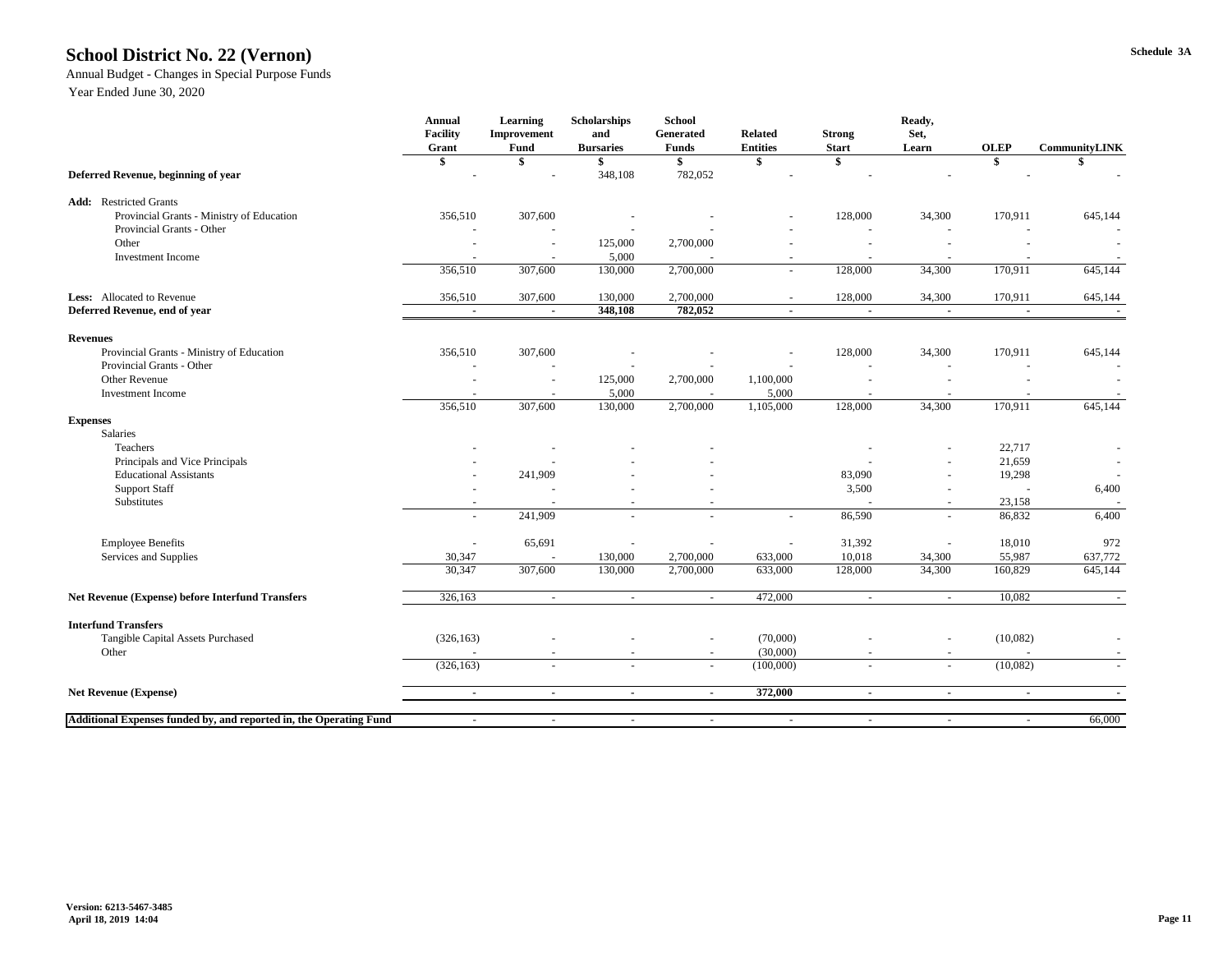### **Schedule 3A School District No. 22 (Vernon)**

### Annual Budget - Changes in Special Purpose Funds

|                                                                    | <b>Rural Education</b><br><b>Enhancement</b><br>Fund | <b>Classroom</b><br><b>Enhancement</b><br><b>Fund - Overhead</b> | <b>Classroom</b><br><b>Enhancement</b><br><b>Fund - Staffing</b> | <b>Classroom</b><br><b>Enhancement</b><br><b>Fund - Remedies</b> | <b>First Nation</b><br><b>Student</b><br>Transportation | Other<br>grants | <b>TOTAL</b> |
|--------------------------------------------------------------------|------------------------------------------------------|------------------------------------------------------------------|------------------------------------------------------------------|------------------------------------------------------------------|---------------------------------------------------------|-----------------|--------------|
|                                                                    |                                                      |                                                                  |                                                                  |                                                                  |                                                         | S               |              |
| Deferred Revenue, beginning of year                                |                                                      |                                                                  |                                                                  |                                                                  |                                                         | 23,881          | 1,154,041    |
| <b>Restricted Grants</b><br>Add:                                   |                                                      |                                                                  |                                                                  |                                                                  |                                                         |                 |              |
| Provincial Grants - Ministry of Education                          | 475,680                                              | 783,583                                                          | 5,233,109                                                        | 183,485                                                          | 430,890                                                 |                 | 8,749,212    |
| Provincial Grants - Other                                          |                                                      |                                                                  |                                                                  |                                                                  |                                                         | 26,600          | 26,600       |
| Other                                                              |                                                      |                                                                  |                                                                  |                                                                  |                                                         |                 | 2,825,000    |
| <b>Investment Income</b>                                           |                                                      |                                                                  |                                                                  |                                                                  |                                                         |                 | 5,000        |
|                                                                    | 475,680                                              | 783,583                                                          | 5,233,109                                                        | 183,485                                                          | 430,890                                                 | 26,600          | 11,605,812   |
| <b>Less:</b> Allocated to Revenue                                  | 475,680                                              | 783,583                                                          | 5,233,109                                                        | 183,485                                                          | 430,890                                                 | 26,600          | 11,605,812   |
| Deferred Revenue, end of year                                      | $\blacksquare$                                       | $\blacksquare$                                                   | $\sim$                                                           | $\blacksquare$                                                   | $\blacksquare$                                          | 23,881          | 1,154,041    |
| <b>Revenues</b>                                                    |                                                      |                                                                  |                                                                  |                                                                  |                                                         |                 |              |
| Provincial Grants - Ministry of Education                          | 475,680                                              | 783,583                                                          | 5,233,109                                                        | 183,485                                                          | 430,890                                                 |                 | 8,749,212    |
| Provincial Grants - Other                                          |                                                      |                                                                  |                                                                  |                                                                  |                                                         | 26,600          | 26,600       |
| <b>Other Revenue</b>                                               |                                                      |                                                                  |                                                                  |                                                                  |                                                         |                 | 3,925,000    |
| <b>Investment Income</b>                                           |                                                      |                                                                  |                                                                  |                                                                  |                                                         |                 | 10,000       |
|                                                                    | 475,680                                              | 783,583                                                          | 5,233,109                                                        | 183,485                                                          | 430,890                                                 | 26,600          | 12,710,812   |
| <b>Expenses</b>                                                    |                                                      |                                                                  |                                                                  |                                                                  |                                                         |                 |              |
| Salaries                                                           |                                                      |                                                                  |                                                                  |                                                                  |                                                         |                 |              |
| Teachers                                                           | 78,605                                               |                                                                  | 4,201,276                                                        |                                                                  |                                                         |                 | 4,302,598    |
| Principals and Vice Principals                                     | 123,455                                              |                                                                  |                                                                  |                                                                  |                                                         |                 | 145,114      |
| <b>Educational Assistants</b>                                      | 34,282                                               | 263,463                                                          |                                                                  |                                                                  |                                                         |                 | 642,042      |
| <b>Support Staff</b>                                               | 63,710                                               | 62,899                                                           |                                                                  |                                                                  | 192,769                                                 | 15,000          | 344,278      |
| Substitutes                                                        | 2,057                                                | 287,759                                                          |                                                                  | 146,788                                                          |                                                         | 3,000           | 462,762      |
|                                                                    | 302,109                                              | 614,121                                                          | 4,201,276                                                        | 146,788                                                          | 192,769                                                 | 18,000          | 5,896,794    |
| <b>Employee Benefits</b>                                           | 78,907                                               | 149,696                                                          | 1,031,833                                                        | 36,697                                                           | 70,098                                                  | 5,000           | 1,488,296    |
| Services and Supplies                                              | 94,664                                               | 19,766                                                           |                                                                  |                                                                  | 168,023                                                 | 3,600           | 4,517,477    |
|                                                                    | 475,680                                              | 783,583                                                          | 5,233,109                                                        | 183,485                                                          | 430,890                                                 | 26,600          | 11,902,567   |
| <b>Net Revenue (Expense) before Interfund Transfers</b>            | $\sim$                                               | $\sim$                                                           | $\sim$                                                           | $\sim$                                                           | $\sim$                                                  | $\sim$          | 808,245      |
|                                                                    |                                                      |                                                                  |                                                                  |                                                                  |                                                         |                 |              |
| <b>Interfund Transfers</b><br>Tangible Capital Assets Purchased    |                                                      |                                                                  |                                                                  |                                                                  |                                                         |                 | (406, 245)   |
| Other                                                              | $\qquad \qquad -$                                    |                                                                  |                                                                  |                                                                  |                                                         |                 | (30,000)     |
|                                                                    | $\blacksquare$                                       | $\overline{\phantom{a}}$                                         | $\equiv$                                                         | $\blacksquare$                                                   |                                                         |                 | (436, 245)   |
| <b>Net Revenue (Expense)</b>                                       | $\blacksquare$                                       | $\blacksquare$                                                   | $\sim$                                                           | $\blacksquare$                                                   | $\blacksquare$                                          | $\blacksquare$  | 372,000      |
|                                                                    |                                                      |                                                                  |                                                                  |                                                                  |                                                         |                 |              |
| Additional Expenses funded by, and reported in, the Operating Fund |                                                      |                                                                  |                                                                  |                                                                  |                                                         |                 | 66,000       |